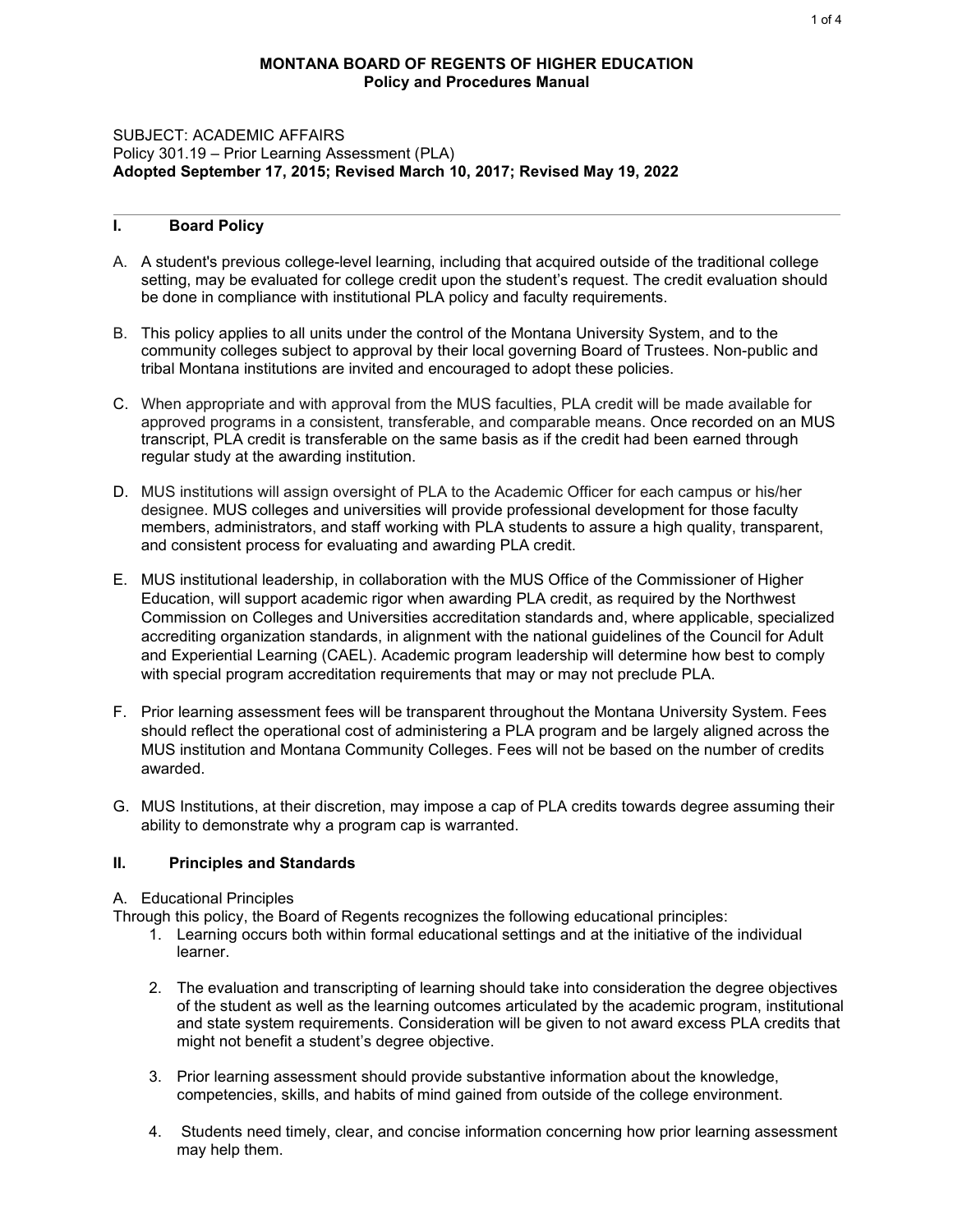## B. Assessment Standards

- 1. The learning has been assessed in accordance with national standards and best practices.
- 2. Prior learning may be assessed through these PLA methods:
	- a) Standardized Tests (CLEP, DSST, UExcel, AP, and IB)
	- b) American Council on Education (ACE) and National College Credit Recommendation Service (NCCRS)
	- c) Faculty-Developed Assessments, including;
		- i. Challenge Exams, Portfolio Assessment,<br>ii. Individual Performance Assessment.
		- Individual Performance Assessment,
		- iii. Locally-Evaluated Industry and Workplace Education/Training Program Credit.
- 3. The learning is college-level, and the learning is properly evaluated by faculty/subject matter experts. This evaluation may be conducted by a statewide faculty disciplinary committee convened by the Office of the Commissioner of Higher Education.

#### **III. Procedures**

With regard to awarding credit through any one of the PLA methods:

- A. To be eligible for PLA credit, undergraduate students must be enrolled and fully admitted at an MUS institution to earn PLA credits for their program of study.
- B. PLA credit will apply toward appropriate degree, certificate, or general education requirements.
- C. Institutions will provide students access to a PLA appeals process.
- D. Students who take MUS faculty-developed Course Challenge Exams or Assessments without enrolling in or registering for the course in which they are seeking credit will be considered attempting instructionalbased PLA assessment. These exams taken are independent of course instruction. Challenge exams do not exist for all MUS courses.
- E. Prior learning assessment credits will be coded, documented, and tracked in student records for purposes of research and reporting.
- F. MUS institutions award PLA credit on a course-by-course equivalency basis. Institutions may establish their own rubric(s) for awarding credit using any of the following accepted sources and validation methods:
	- a. Credit recommendations listed in the American Council on Education (ACE) National Guide to College Credit for Workforce Training and the ACE Military Guide.
	- b. Credit recommendations listed by National College Credit Recommendation Service (NCCRS).
	- c. Credit demonstrated by successfully passing national for-credit examination programs such as: DSST Exams, UExcel Exams, CLEP, IB or AP exams at nationally normed passing or above scores as determined by academic program leadership.
	- d. Prior learning credit awarded and transcripted by other similarly accredited institutions.
	- e. Individual portfolios assessed by faculty/subject matter experts based upon MUS-determined quality guidelines.
	- f. Faculty-approved industry-recognized certifications.
- G. Institutions may assign traditional letter grades for awarded PLA. Institutions may allow use of PLA learning graded as "Credit/No Credit" toward program or degree requirements (particularly for portfolio/performance assessments).
- H. The institution will clearly articulate whether or not the application of experiential learning-based credits for prior learning counts toward institutional academic residency requirements.
- I. Instructional-based prior learning credits will not count toward academic residency requirements.

## **IV. Evaluating PLA in the MUS**

A. The Office of the Commissioner of Higher Education will produce a Prior Learning Assessment Annual Report. This report will include student usage information, such as the number and demographic of students with credit for prior learning, number of credits for prior learning awarded, type of assessment